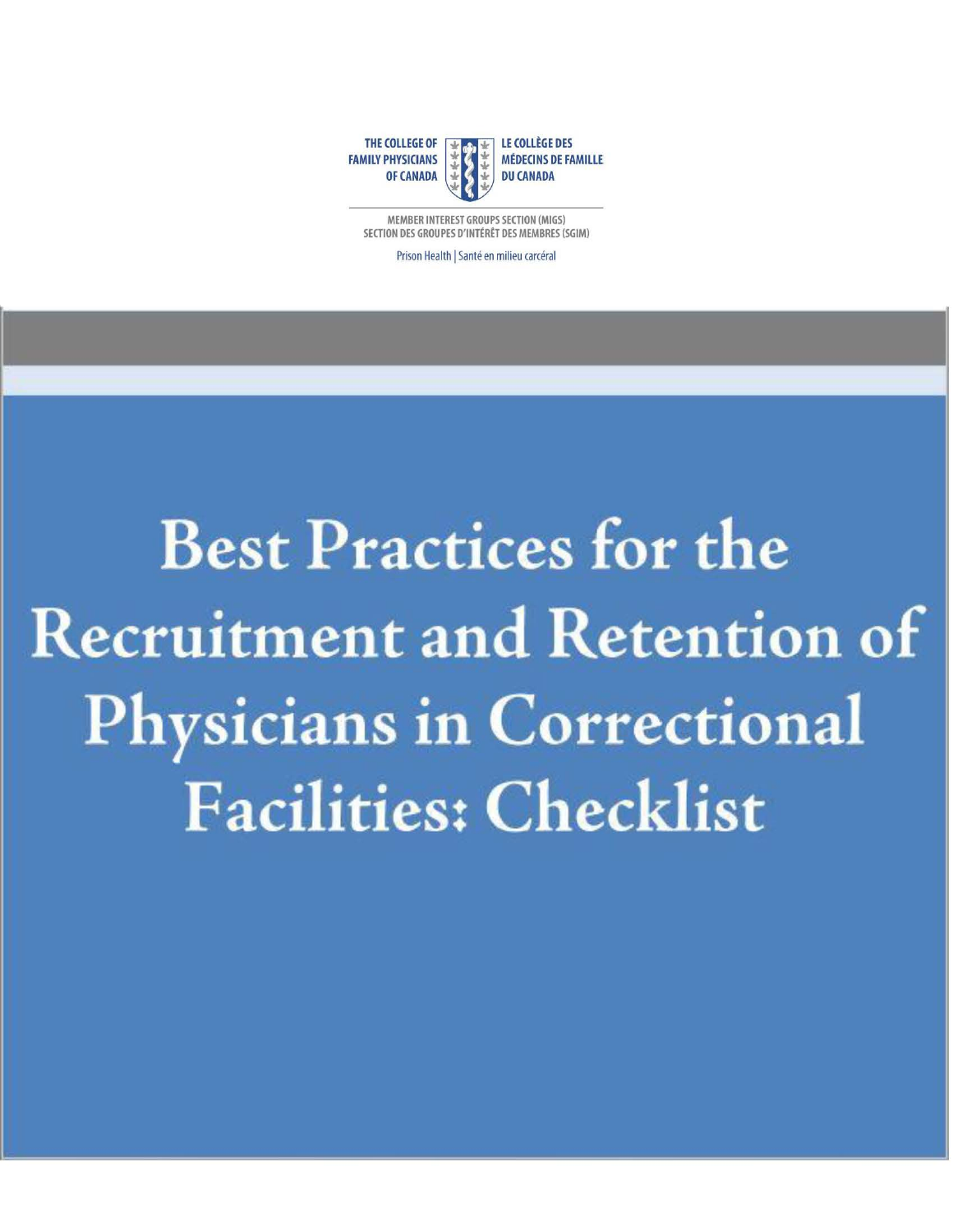# **Introduction**

### **College of Family Physicians Prison Health Program Committee**

 The objective of the College of Family Physicians of Canada (CFPC) Prison Health Program Committee is to represent the interests of all members of the College of Family Physicians of Canada who provide care to incarcerated men, women, and youth and their families and communities, including those for whom this is part of their broad scope of family practice and those with a special interest or focused practice. For further information, please contact the CFPC Prison Health Program Committee: [prisonhealth@cfpc.ca.](mailto:prisonhealth@cfpc.ca)

#### **Background**

Managers and clinicians in correctional institutions as well as senior health care administrators among correctional authorities have identified recruitment and retention of physicians as pressing issues.

#### **Objective**

 Health Program Committee for use as an inventory tool to identify areas for growth and ways to These best practices to recruit and retain physicians in prison health were developed by the Prison improve the correctional health care setting.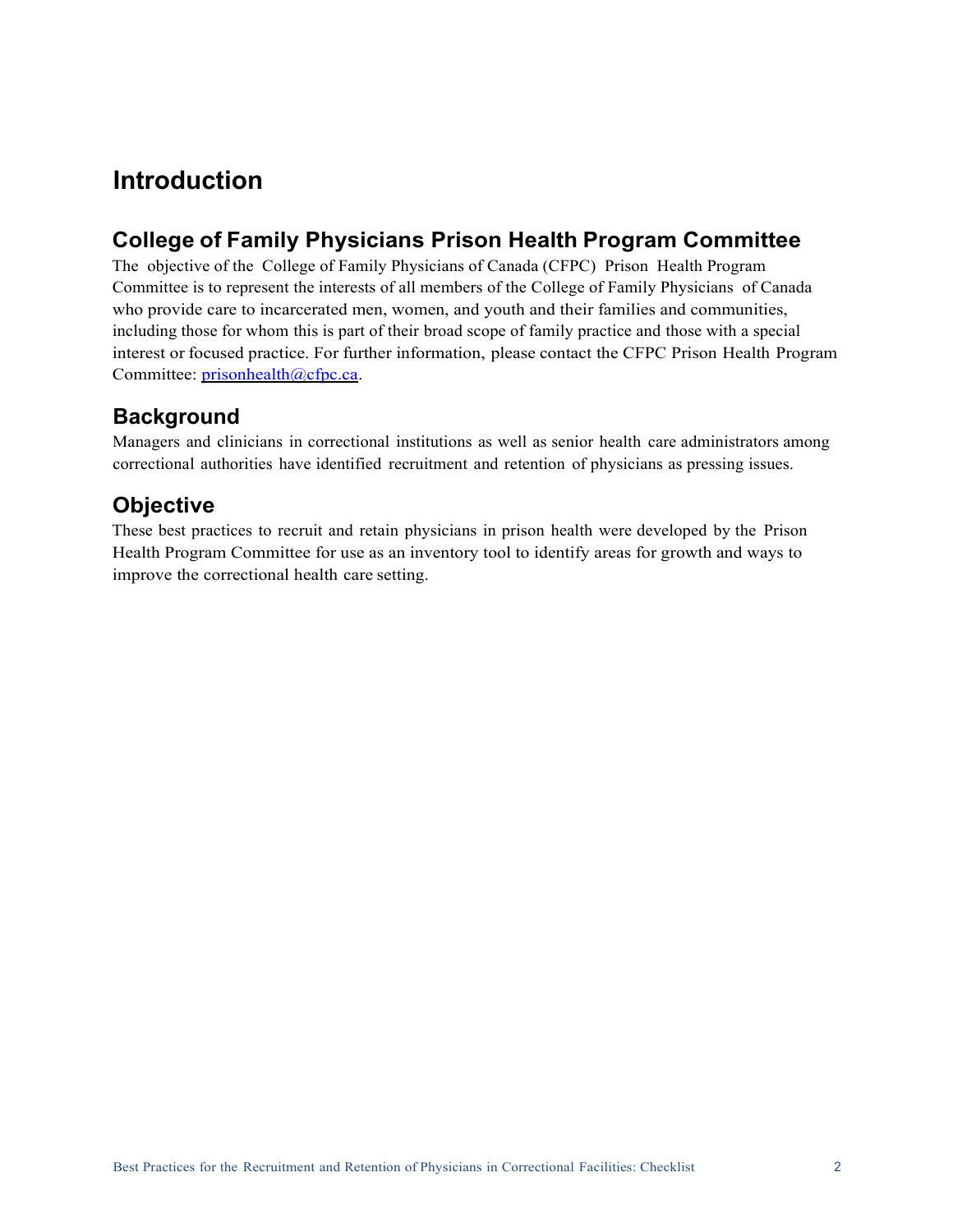# **Recruitment and Retention Best Practices**

| <b>Recruitment Best Practices</b>                          |                                                                                                                                                                                                                                                                                                                                                                                                                                                                                                                                                                                                                           |
|------------------------------------------------------------|---------------------------------------------------------------------------------------------------------------------------------------------------------------------------------------------------------------------------------------------------------------------------------------------------------------------------------------------------------------------------------------------------------------------------------------------------------------------------------------------------------------------------------------------------------------------------------------------------------------------------|
| <b>Develop</b><br>institutional<br>relationships           | $\Box$ Develop a presentation to use for recruitment in residency programs and<br>medical schools<br>$\Box$ Have a Family Medicine Forum information booth/presentation<br>Provide opportunities for resident rotations and medical electives<br>$\Box$ Use pre existing physicians as recruitment resource<br>$\Box$ Create relationships with other health care institutions to be aware of<br>emerging trends and new best practices<br>$\Box$ Invite community based physicians such as consulting physicians involved in<br>patients' care, family physicians who work in the community, etc., to tour<br>facilities |
| <b>Identify</b> and<br>promote benefits<br>of work setting | $\Box$ Multidisciplinary team approach<br>Remuneration, including reduced overhead costs<br>$\Box$ Hours of work - being able to work parMime gives physicians the freedom to<br>practice in other interest areas                                                                                                                                                                                                                                                                                                                                                                                                         |
| Inform interested<br>physicians                            | Have available practice information on compensation, contracts, policies, etc.<br>$\Box$<br>Provide locum opportunities<br>Offer site visits - provide itinerary, transportation, and accommodation<br>Discuss security risks and identify security measures<br>Offer a trial period to allow physicians to identify if the practice is the right fit                                                                                                                                                                                                                                                                     |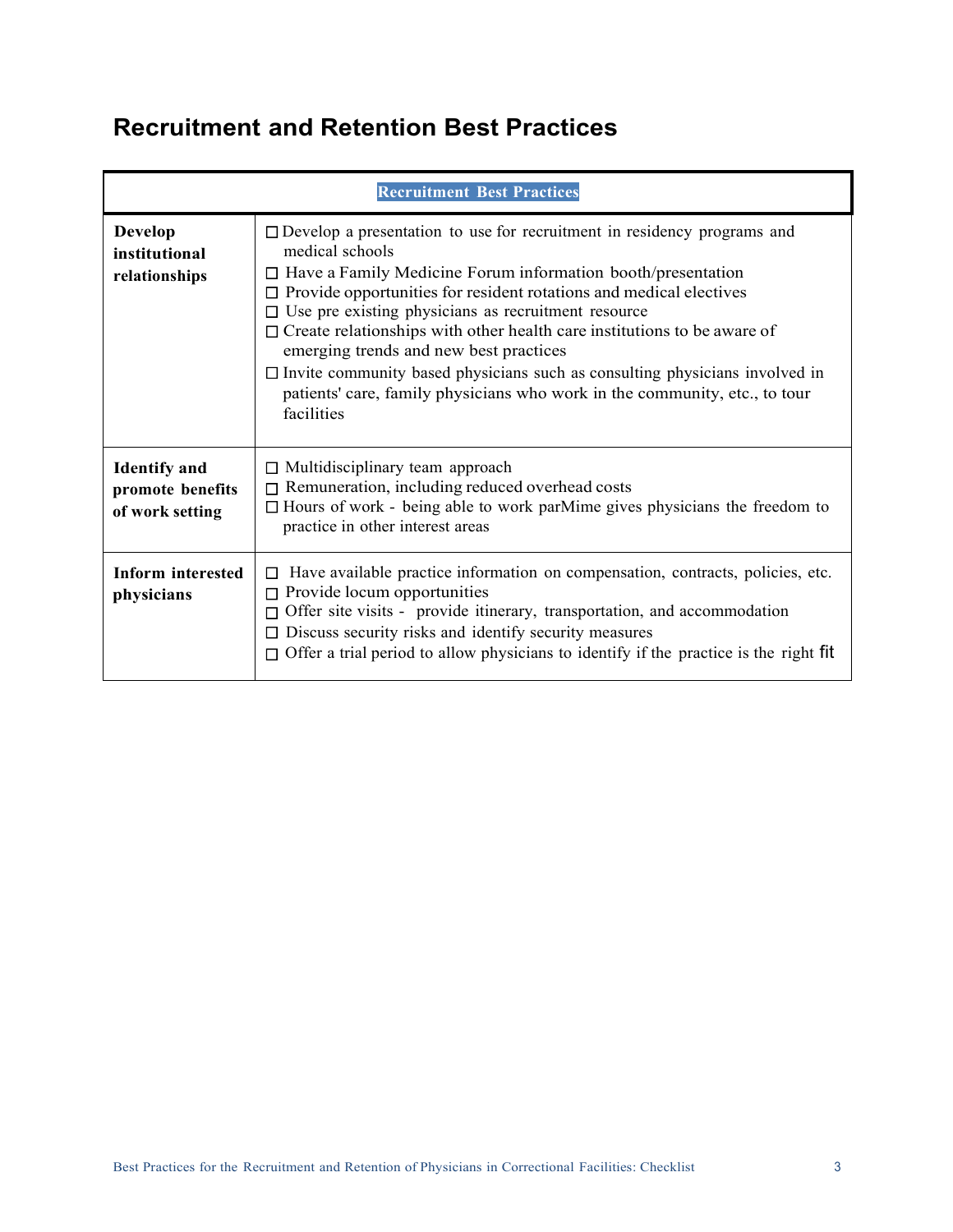| <b>Retention Best Practices</b>              |                                                                                                                                                                                                                                                                                                                                                                                                                                                                                                                                                                                                                                                                                                                                                                                                                                         |  |
|----------------------------------------------|-----------------------------------------------------------------------------------------------------------------------------------------------------------------------------------------------------------------------------------------------------------------------------------------------------------------------------------------------------------------------------------------------------------------------------------------------------------------------------------------------------------------------------------------------------------------------------------------------------------------------------------------------------------------------------------------------------------------------------------------------------------------------------------------------------------------------------------------|--|
| Facilitate<br>relationships                  | $\Box$ Provide new employees with an orientation manual<br>□ Introduce newly recruited physicians to established health care staff and<br>institutional managers to foster common goals<br>$\Box$ Invite institutional staff and outside speakers to host seminars on topics that<br>focus on correctional health<br>$\Box$ Institute meetings between physicians in different facilities via teleconference<br>or Skype for networking, improving case management, debriefing challenging<br>clinical scenarios or errors, etc.<br>$\Box$ Institute a long term mentoring system where the medical director and other<br>colleagues are available for clinical consultation and support after adverse<br>events or complaints<br>□ Involve physicians in decision making processes to do with health policy and<br>practice guidelines |  |
| Foster<br>professional<br>development        | $\Box$ Provide in house workshops for health staff eg, how to manage behavioural<br>issues, setting limits, crisis intervention<br>$\Box$ Provide safety training and orientation to safety protocols<br>Support opportunities for continuing medical education (in person or online)<br>П.<br>and provide funding<br>$\square$ Encourage physicians to join and participate in the CFPC Prison Health<br>Program Committee<br>$\Box$ Foster clinical educator and research opportunities for physicians                                                                                                                                                                                                                                                                                                                                |  |
| <b>Identify areas for</b><br>improvement     | $\Box$ Carry out an annual physician satisfaction survey or have in person meetings<br>to identify physicians' concerns and suggestions for improvement<br>$\Box$ Conduct exit interviews to understand why a physician is leaving the practice<br>and what aspect(s), if changed, would prevent their departure                                                                                                                                                                                                                                                                                                                                                                                                                                                                                                                        |  |
| Physician<br>appreciation and<br>recognition | $\Box$ Showcase physicians' work in local newspapers or community radio to reach a<br>broader audience and possibly spark interest in the work among other<br>professionals<br>$\square$ Send thank you cards and other personal notes, low cost investments that go a<br>long way to acknowledging individuals' work<br>$\Box$ Start a physician appreciation day/week or other recognition ceremony or<br>award<br>$\square$ Send newsletters/ eblasts introducing new physicians to the practice and the<br>community<br>□ Arrange for higher remuneration/bigger bonuses                                                                                                                                                                                                                                                            |  |
| <b>Maintain high</b><br>standard of care     | $\Box$ Circulate information on emerging health issues or best practices<br>$\Box$ Develop tools to facilitate and optimize care, eg, a methadone maintenance<br>treatment plan that provides a level of protection from overprescribing/<br>medication errors                                                                                                                                                                                                                                                                                                                                                                                                                                                                                                                                                                          |  |